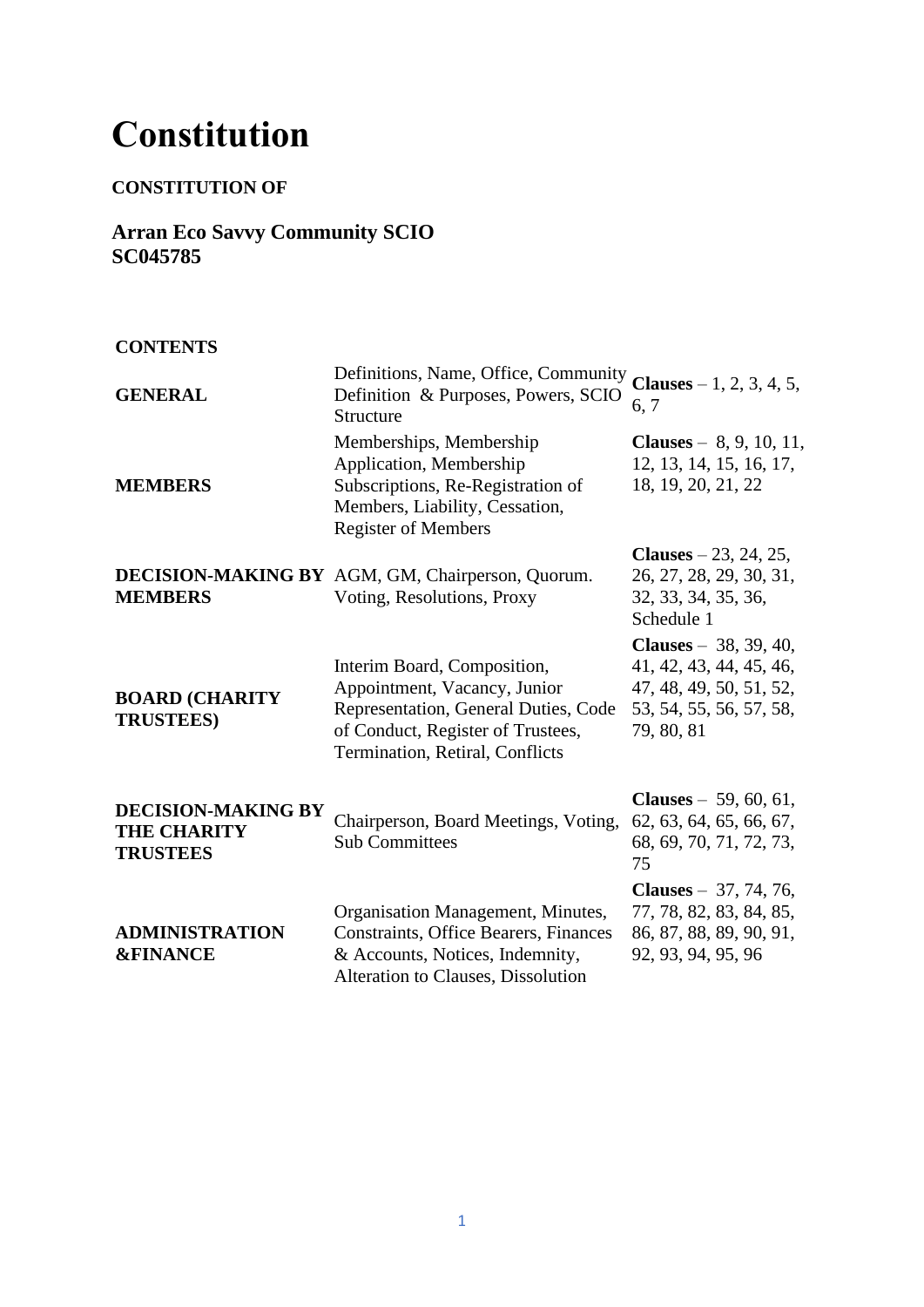#### Charities and Trustee Investment (Scotland) Act 2005 Constitution of Arran Eco Savvy Community

In this constitution, the following definitions apply throughout:

· "AGM" means an Annual General Meeting.

· "Board" means the Board of Charity Trustees.

· "Charity" means a body entered in the Scottish Charity Register as defined under section 106 of Charities and Trustee Investment (Scotland) Act 2005.

· "Charity Trustees" means the persons having the general control and management of the organisation (The Board).

· "Clauses" means any clause.

· "Clear days" means a period excluding the day when notice is given and the day of the meeting.

· "Community" means the Community area described in Clause 4.

· "GM" means a General Meeting.

· "Group" means those other organisations (incorporated or not) that are not this organisation (SCIO).

· "Individual" means a human/person.

· "Land Reform Act" means the Land Reform (Scotland) Act 2003 and every statutory modification or re-enactment thereof for the time being in force.

· "Members" means those individuals and groups who have joined this organisation.

· "Organisation" means the SCIO whose constitution this relates to.

· "OSCR" Means Office of the Scottish Charity Regulator"

· "Property" means any property, assets or rights, heritable or moveable, wherever situated in the world.

· "SCIO" means Scottish Charitable Incorporated Organisation.

· "Them & their" means individual or groups (either he, she or they).

· "The 2005 Act" means the Charities and Trustee Investment (Scotland) Act 2005 and every statutory modification and re-enactment thereof for the time being in force.

Words importing the singular number only shall include the plural number, and vice versa; and words importing the masculine gender only shall include the feminine gender.

These Clauses supersede any model Clauses and any regulations pertaining thereto. Subject to the aforesaid, any words or expressions defined in the 2005 Act shall, if not inconsistent with the subject or context, bear the same meanings in the Clauses.

The Schedule to these Clauses are deemed to form an integral part of these Clauses.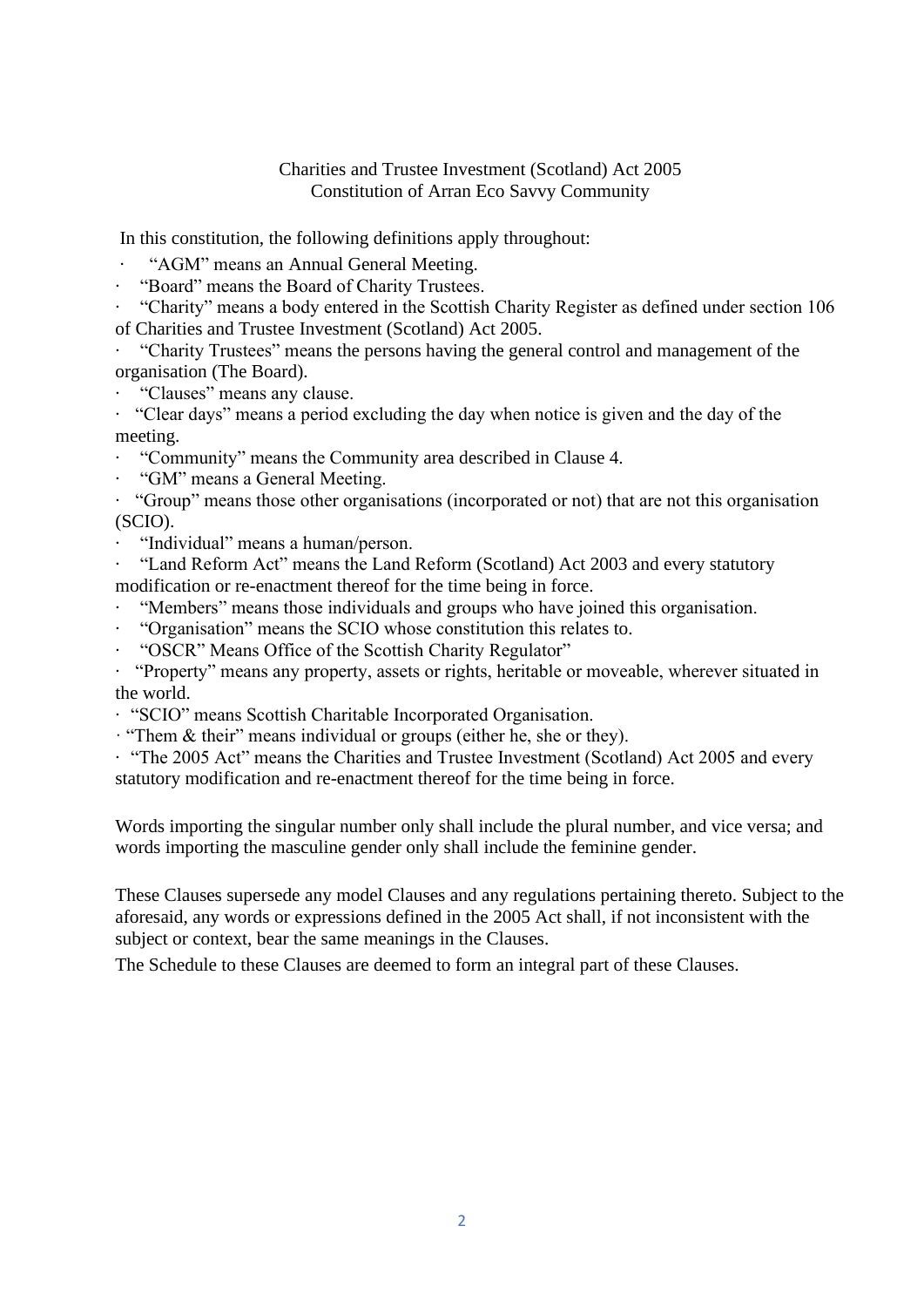NAME

- 1 The name of the organisation is Arran Eco Savvy Community SCIO
- 2 The organisation will, upon registration, be a Scottish Charitable Incorporated Organisation (SCIO).

#### REGISTERED OFFICE

3 The principal office of the organisation will be in Scotland (and must remain in Scotland).

## DEFINITION OF COMMUNITY AND PURPOSES

the ability of future generations to meet their own needs), namely:

The organisation has been formed to benefit the Community of the Isle of Arran as defined by the post code area KA27 ("the Community"), with the Purposes listed in the sub-clauses hereto ("the Purposes"), to be exercised following the principles of sustainable development (where sustainable development means a development which meets the needs of the present without compromising

#### PURPOSES

- 5 The organisation's main purpose is consistent with furthering the achievement of sustainable development. The organisations purposes are:
	- The advancement of environmental improvement on the Isle of Arran by identifying and
- 5.1 accomplishing environmental projects, which benefit the local community, increase environmental sustainability and support sustainable living, whilst working towards zero waste for Arran

The advancement of education by providing learning opportunities for vocational skills and

5.2 training which are of benefit to all ages and abilities, increase employment opportunity and allow individual enhanced contribution towards improving lifestyles, the local environment and environmental sustainability.

#### **POWERS**

The SCIO has power to do anything which is calculated to further its purposes or is conducive or incidental to doing so.

6

4

In particular, (but without limiting the range of powers available under the 2005 Act), the SCIO has power:

To encourage and develop a spirit of voluntary or other commitment by, or cooperation with, individuals, unincorporated associations, societies, federations, partnerships, corporate bodies,

- 6.1 agencies, undertakings, local authorities, unions, co-operatives, trusts and others and any groups or groupings thereof willing to assist the Organisation to achieve the Purposes.
- 6.2 To promote and carry out research, surveys and investigations and to promote, develop and manage initiatives, projects and programmes.
- 6.3 To provide advice, consultancy, training, tuition, expertise and assistance.

To prepare, organise, promote and implement training courses, exhibitions, lectures, seminars, conferences, events and workshops, to collect, collate, disseminate and exchange information and

6.4 to prepare, produce, edit, publish, exhibit and distribute clauses, pamphlets, books and other publications, tapes, motion and still pictures, music and drama and other materials, all in any medium.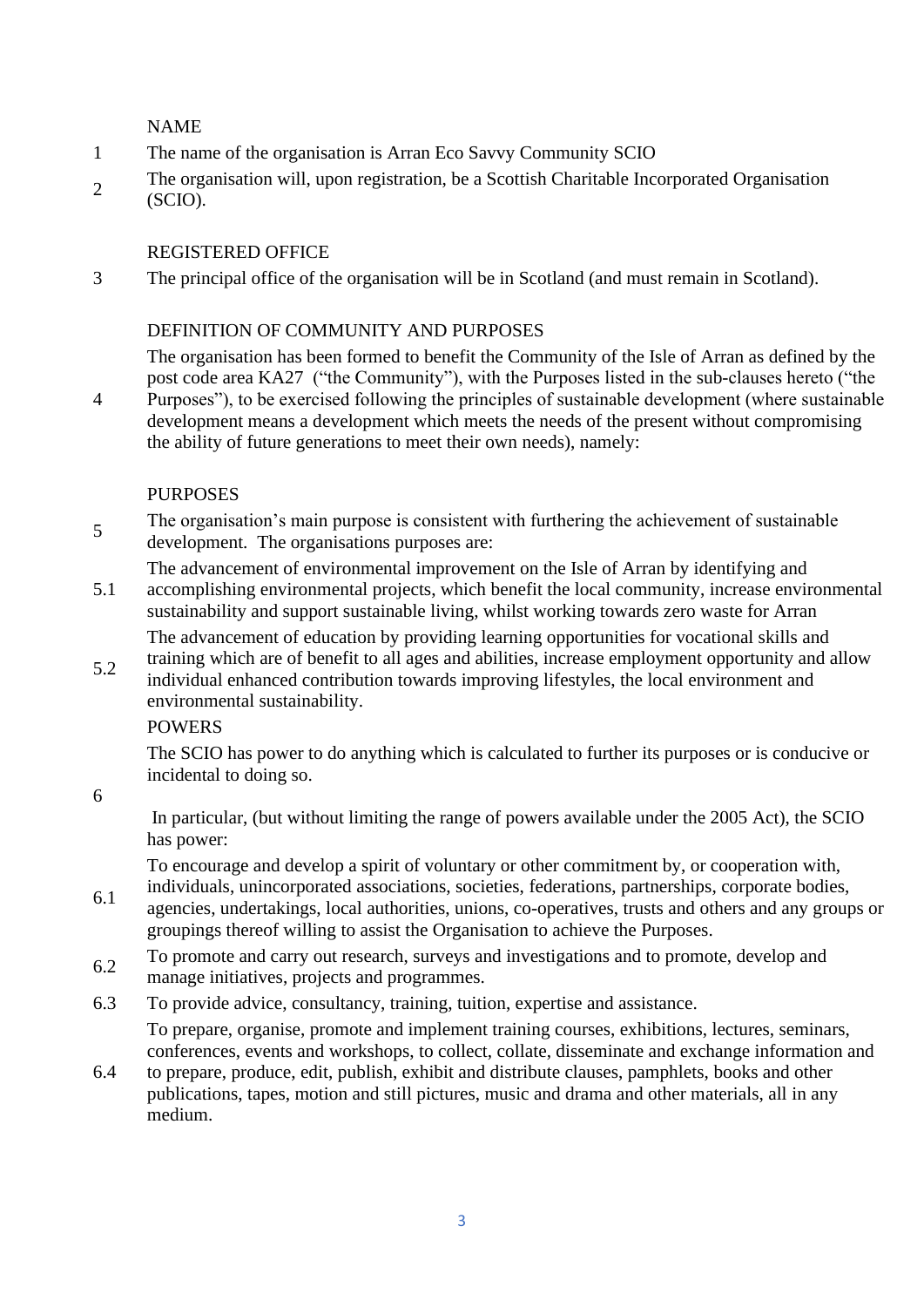To register an interest in land and to exercise the right to buy land under Part 2 or Part 3A of the

- 6.5 Land Reform (Scotland) Act 2003 including any statutory amendment or re-enactment thereof for the time being in force ("the Land Reform Act").
- 6.6 To purchase, take on lease, hire, or otherwise acquire any property suitable for the organisation To construct, convert, improve, develop, conserve, maintain, alter and demolish any buildings or
- 6.7 erections whether of a permanent or temporary nature, and manage and operate or arrange for the professional or other appropriate management and operation of the organisation's property.
- 6.8 To sell, let, hire, license, give in exchange and otherwise dispose of all or any part of the property of the organisation.
- 6.9 To establish and administer a building fund or funds or guarantee fund or funds or endowment fund or funds.
- 6.10 To employ, contract with, train and pay such staff (whether employed or self-employed) as are considered appropriate for the proper conduct of the activities of the organisation.
- 6.11 To take such steps as may be deemed appropriate for the purpose of raising funds for the activities of the organisation.
- 6.12 To accept subscriptions, grants, donations, gifts, legacies and endowments of all kinds, either absolutely or conditionally or in trust.
- 6.13 To borrow or raise money for the Purposes and to give security in support of any such borrowings by the organisation and/or in support of any obligations undertaken by the organisation.
- 6.14 To set aside funds not immediately required as a reserve or for specific purposes. To invest any funds which are not immediately required for the activities of the organisation in
- 6.15 such investments as may be considered appropriate, which may be held in the name of a nominee organisation under the instructions of the Board of Trustees, and to dispose of, and vary, such investments.
- 6.16 To make grants or loans of money and to give guarantees.
- 6.17 To establish, manage and/or support any other charity, and to make donations for any charitable purpose falling within the purposes.
- 6.18 To establish, operate and administer and/or otherwise acquire any separate trading organisation or association, whether charitable or not.

To enter into any arrangement with any organisation, government or authority which may be

- 6.19 advantageous for the purposes of the activities of the organisation and to enter into any arrangement for cooperation, mutual assistance, or sharing profit with any charitable organisation.
- 6.20 To enter into contracts to provide services to or on behalf of others.
- 6.21 To effect insurance of all kinds (which may include indemnity insurance in respect of Trustees and employees).
- 6.22 To oppose, or object to, any application or proceedings which may prejudice the interests of the organisation.
- 6.23 To pay the costs of forming the organisation and its subsequent development. GENERAL STRUCTURE OF THE ORGANISATION
- 7 The structure of the organisation comprises:

Members – comprising:

- a) Ordinary Members (who have the right to attend the AGM and any GM and have important
- 7.1 powers under these Clauses and the Act, who elect people to serve as Trustees and take decisions in relation to any changes to these Clauses), and:
	- b) Associate Members and Junior Members; and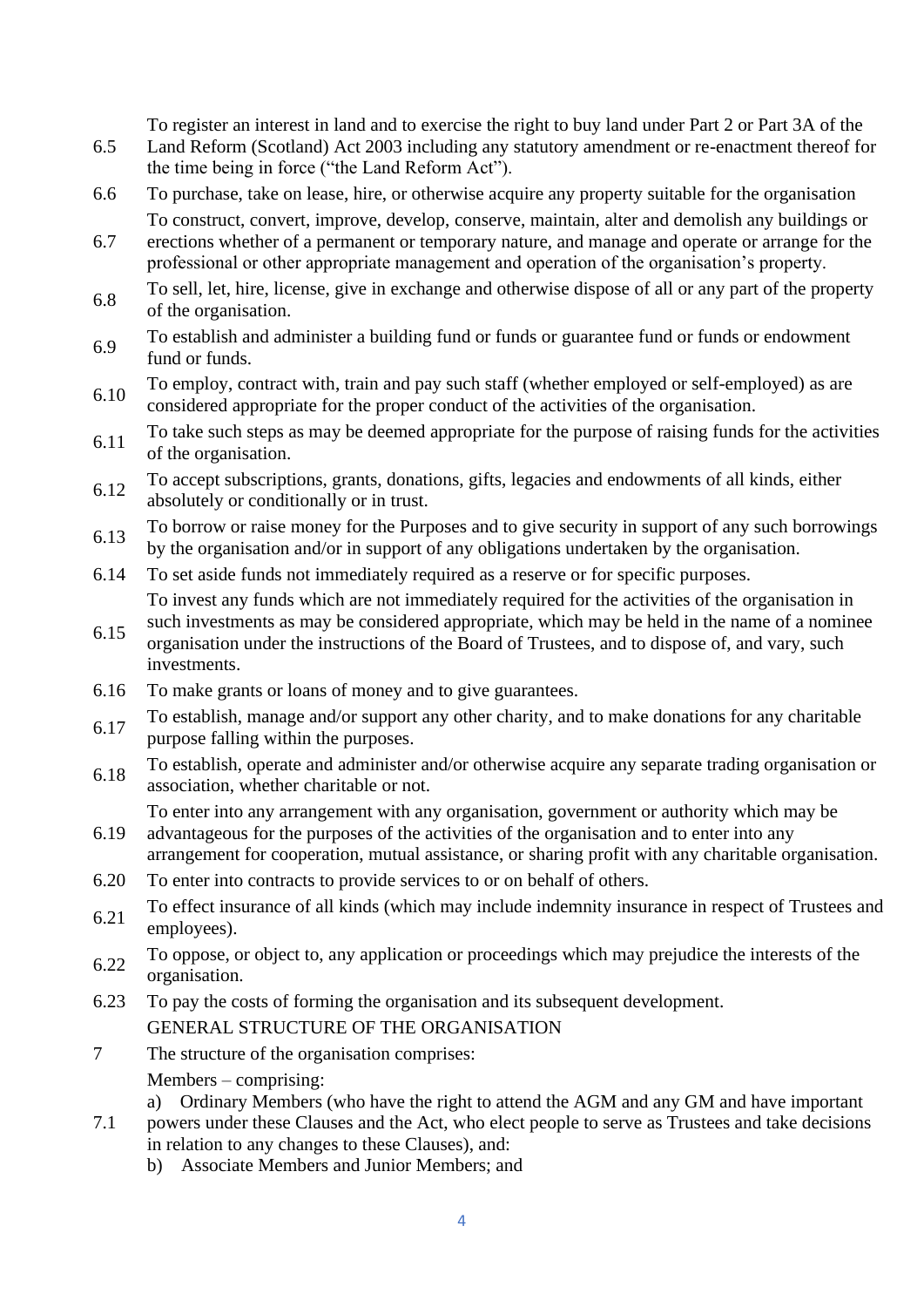Charity Trustees – comprising:

- a) Elected Charity Trustees and
- b) Appointed and/or co-opted Charity Trustees
- 7.2

who hold regular meetings between each AGM, in particular, are responsible for monitoring its financial position set the strategy and policy, generally control and supervise the activities of the organisation.

- 7.3 The following conditions apply to the structure:
- 7.4 The organisation shall have not fewer than 20 members at any time; and
- 7.5 At least three quarters of the members of the organisation are members of the Community; and In the event that the number of members falls below 10 or that at least three quarters of the
- 7.6 members of the organisation do not consist of members of the Community, the Board may conduct essential business and to ensure the admission of sufficient Ordinary Members to achieve the minimum number and/or take steps to maintain the majority.

## MEMBERSHIP

8 The members of the organisation shall consist of those individuals who made the application for registration of the organisation and such other individual or group as are admitted to membership under the following clauses.

8.1 Membership of the organisation is open to:

Ordinary Members: those individuals aged 16 and over who: (a) are resident in the Community; and

- 8.2 (b) are entitled to vote at a local government election in a polling district that includes the Community or part of it; and
	- (c) who support the purposes;

Associate Members: those individuals who:

- a) are not resident in the Community and those groups wherever located and
- 8.3 b) support the purposes.

Associate Members are neither eligible to stand for election to the Board nor to vote at any General Meeting.

Junior Members: those individuals who:

- a) are aged between 12 and 15 and
- b) who support the Purposes.
- 8.4 Junior Members are neither eligible to stand for election to the Board nor to vote at any General Meeting.

Declaring that, if a member ceases to comply with any of the criteria at Clauses 8.2, 8.3 & 8.4 they will be obliged to inform the organisation and will thereafter have membership reclassified in

8.5 terms of either Clauses 8.2, 8.3 or 8.4 and that if the organisation becomes aware of changes itself it will so reclassify the member and notify them accordingly.

## APPLICATION FOR MEMBERSHIP

Any individual or group who wishes to become a member shall in such form as the Board

- 9 prescribe submit an application for membership (in the case of a group the application must be signed by an appropriate officer of that group).
- 9.1 The Board shall promptly consider applications for membership, made in such form as it shall prescribe from time to time, determining if the terms of Clause 8.2, 8.3 or 8.4 apply and into which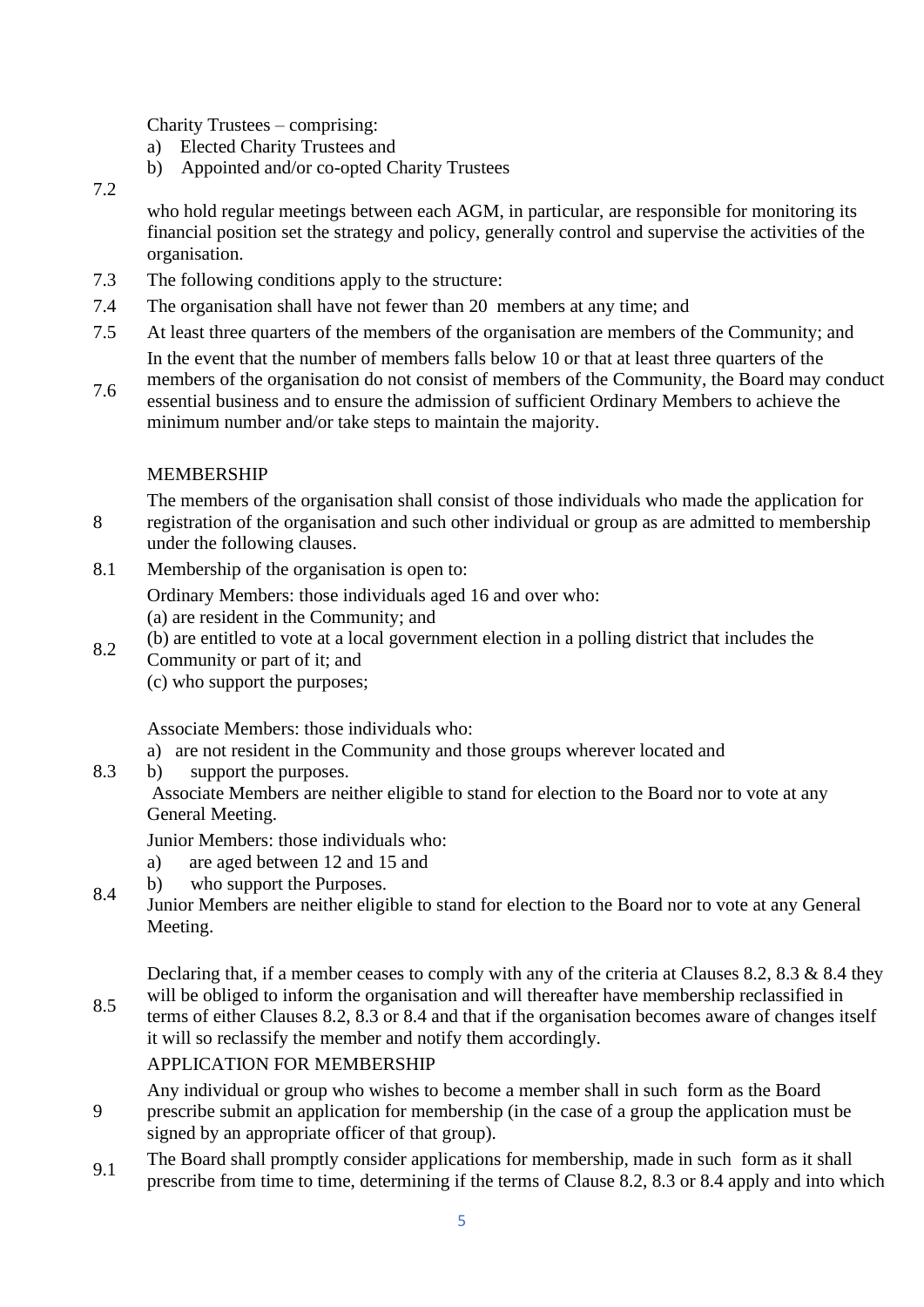category of membership each applicant shall belong, and immediately thereafter shall approve any valid application provided the applicant is not excluded by virtue of Clause 7.4, 7.5 or 7.6 or has previously been a member of the organisation and continues to be excluded from membership by virtue of Clause 17, and inform the applicant of the board's decision.

## MEMBERSHIP SUBSCRIPTIONS

10 No membership subscription will be payable.

11 Membership of the organisation may not be transferred by a member.

#### RE-REGISTRATION OF MEMBERS

12 The Board may, at any time, issue notices to the members requiring them to confirm that they wish to remain as members of the organisation, and allowing them a period of 28 days (running from the date of issue of the notice) to provide that confirmation to the board.

If a member fails to provide confirmation to the board (in writing or by e-mail) that they wish to

- 13 remain as a member of the organisation before the expiry of the 28-day period referred to in clause 12, the board may expel them from the membership.
- 14 A notice under clause 12 will not be valid unless it refers specifically to the consequences (under clause 13) of failing to provide confirmation within the 28-day period.

#### LIABILITY OF MEMBERS

The members of the organisation have no liability to pay any sums to help to meet the debts (or other liabilities) of the organisation if it is wound up; accordingly, if the organisation is unable to

15 meet its debts, the members will not be held responsible.

The members and Charity Trustees have certain legal duties under the Charities and Trustee

16 Investment (Scotland) Act 2005; and clause 15 does not exclude (or limit) any personal liabilities they might incur if they are in breach of those duties or in breach of other legal obligations or duties that apply to them personally

## CESSATION OF MEMBERSHIP

17 A member shall cease to be a member if:

Any individual or group who/which wants to withdraw from membership gives a written notice of withdrawal to the organisation, via email or written and signed by them or (in the case of a group)

- 17.1 signed on its behalf by an appropriate officer of that group; they will cease to be a member as from the time when the notice is received by the organisation; or
- 17.2 Being a group, it goes into receivership, liquidation, dissolves or otherwise ceases to exist (the right of membership not being assignable); or

A resolution that a member be expelled is passed by a majority of at least two thirds of the members present and voting at a General Meeting, of which not less than 21 days' previous notice specifying the intention to propose such resolution and the grounds on which it is proposed shall

- 17.4 have been sent to all Charity Trustees, all members and the Office Bearers (if applicable) and also to the member whose removal is in question, such member being entitled to be heard at that meeting; or
- 17.5 Being an individual, they die (the right of membership not being assignable) or
- 17.6 Failure to comply with the code of conduct for Trustees which would result in cessation of Trustee and membership; or
- 17.7 Failure to respond to any re-registration request under clause 12.

REGISTER OF MEMBERS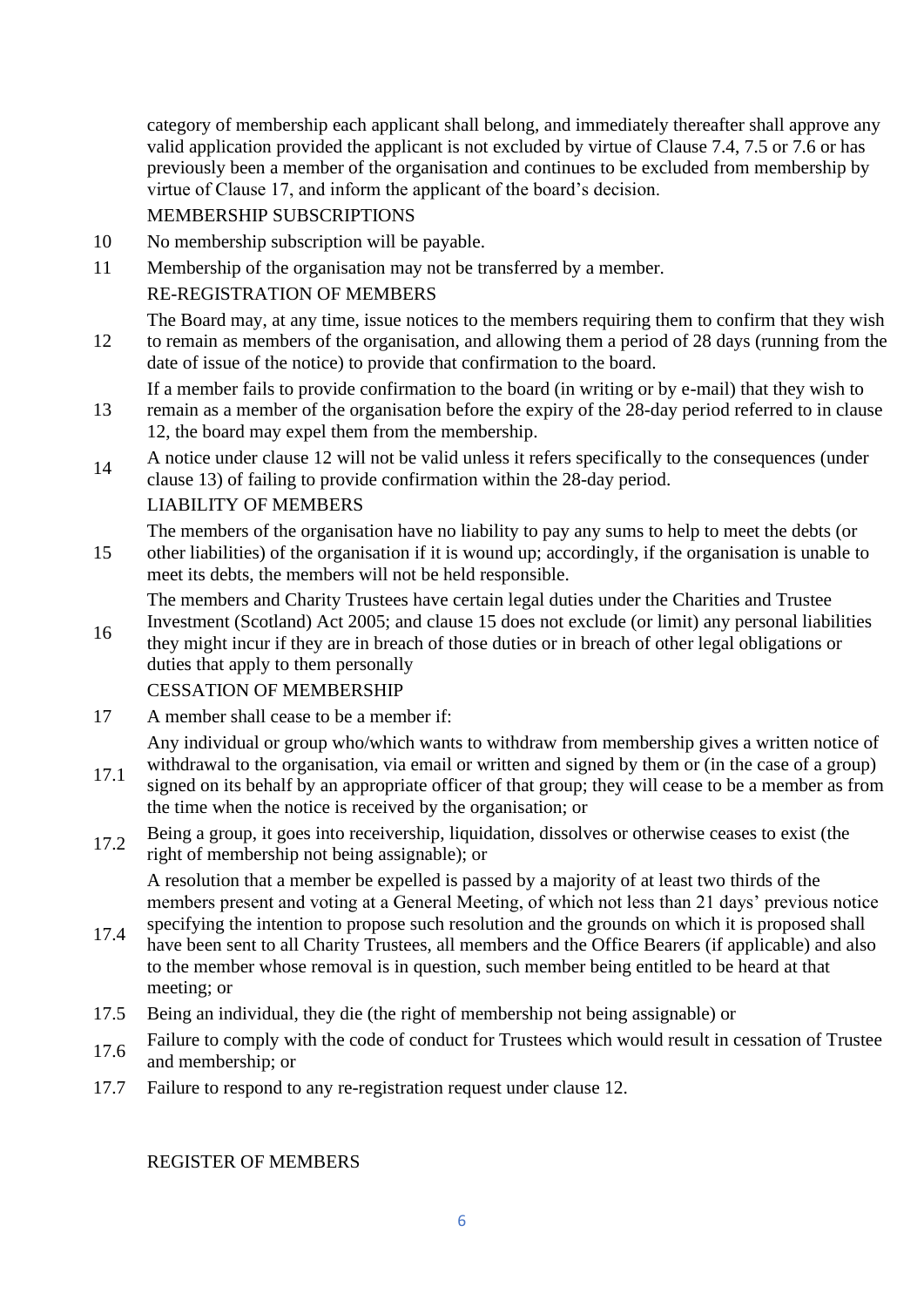The Board must keep a register of members, setting out for each current member:

18 a) their full name;

20

24

b) address; and

c) the date on which they were registered as a member of the organisation.

Where any member is not an individual, the register must also contain:

a) Any other name by which the member is known

19 b) The principle contact for the member;

c) Any number assigned to it in the register (if it's a charity); and

d) Any number assigned to it if it's a company

For each former member – for at least six years from the date on he/she ceased to be a member: a) their name; and

- b) the date on which they ceased to be a member
- 21 The Board must ensure that the register of members is updated within 28 days of receiving notice of any change

If a member or Charity Trustee of the organisation requests a copy of the register of members, the

22 Board must ensure that a copy is supplied to them within 28 days, providing the request is reasonable; if the request is made by a member (rather than a Charity Trustee), the Board may provide a copy which has the addresses blanked out.

## ANNUAL GENERAL MEETINGS

23 The Board shall convene an Annual General Meeting (AGM) for all members in each year, at such time as it may determine, although the first AGM need not be held in the first year provided that it be held within 15 months after the date of incorporation of the Organisation. Thereafter, not more than 15 months shall elapse between one AGM and the holding of the next.

The business of each AGM shall include:

- a) the report by the Chairperson on the activities of the organisation;
- b) the election of Charity Trustees;
- c) fixing of annual subscriptions (if applicable);
	- d) consideration of the accounts of the organisation
	- e) the appointment of the auditor (if applicable); and
	- f) the report of the auditor (if applicable)

## THE PROVISIONS WITH REGARD TO General Meetings

- 25 All other meetings for all members, other than AGMs, shall be called General Meetings (GM);
- 26 The Board may convene a GM whenever it thinks fit; and:

The Board must convene a GM within 28 days of a valid requisition. To be valid, such requisition

- 26.1 must be signed by not less than 5% of the ordinary members, must clearly state the purposes of the meeting and must be delivered to the Registered Office.
- 27 Subject to the terms of clause 91, the provisions regarding notice of a Meeting are as follows:
- 27.1 At least 14 "clear days" notice must be given of any GM or any special members' meeting. The notice calling a members' meeting must specify in general terms what business is to be dealt with at the meeting; and
- 27.2 a) in the case of a resolution to alter the constitution, must set out the exact terms of the proposed alteration(s); or

b) in the case of any other resolution falling within clause 35 (requirement for two-thirds majority) must set out the exact terms of the resolution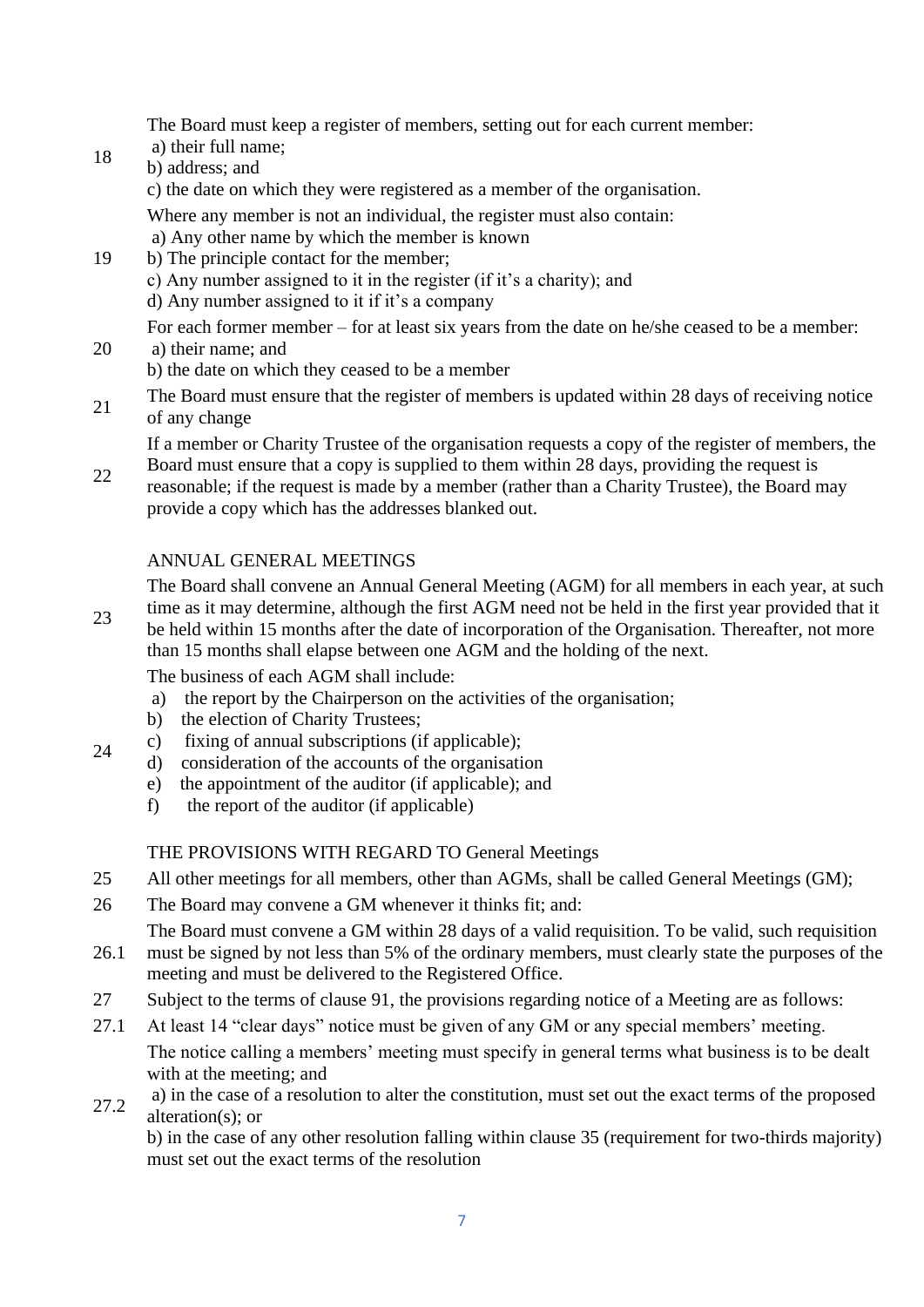Any notice which requires to be given to a member under this constitution must be: –

- 27.3 a) sent by post to the member, at the address last notified by them to the organisation; or b) sent by e-mail to the member, at the e-mail address last notified by them to the organisation Notice of every members' meeting must be given to all the members of the organisation, and to all
- 27.4 the Charity Trustees; but the accidental omission to give notice to one or more members will not invalidate the proceedings at the meeting.

#### CHAIRPERSON OF MEETINGS (AGM & GM)

The Chairperson of the organisation shall act as Chairperson of each meeting or if not present or willing the Vice-Chairperson of the organisation shall act as Chairperson of each meeting. If

28 neither the Chairperson nor the Vice-Chairperson is present or willing to act as Chairperson of the meeting within 15 minutes after the time at which the General Meeting in question was due to commence, the Charity Trustees present shall elect from among themselves one of the Elected Charity Trustees who will act as Chairperson of that meeting.

QUORUM AT GENERAL MEETINGS

29

30

33.1

The quorum for a general meeting shall be the greater of (a) 8 Ordinary Members or (b) 10% of the Ordinary Members, in either event being present in person or by proxy. No business shall be dealt with at any general meeting unless a quorum is present.

If a quorum is not present within 15 minutes after the time at which the general meeting was due to commence – or if, during a general meeting, a quorum ceases to be present – the general meeting shall stand adjourned to such time, date and place as may be fixed by the Chairperson of the general meeting.

The board may make any arrangements in advance of any general meetings to allow members to fully participate in such general meetings so long as all those participating in the meeting can

31 clearly comprehend each other; a member participating in any such means other than in person shall be deemed to be present in person at the general meeting.

## VOTING AT GENERAL MEETINGS

<sup>32</sup> The Chairperson of the meeting shall endeavour to achieve consensus wherever possible but, if necessary, questions arising shall be decided by being put to the vote.

33 The provisions regarding voting are as follows:

a) each Ordinary Member shall have one vote, to be exercised in person or by proxy, by a show of hands

b) Unless a secret ballot is demanded by the Chairperson of the meeting, or by at least two

Ordinary Members present at the meeting and entitled to vote, this may be demanded only before any show of hands takes place and shall be taken immediately at the same meeting.

c) This shall be conducted in such a manner as the Chairperson of the meeting may direct and the result of which shall be declared at the same meeting at which the ballot was demanded.

d) In that event, the Chairperson of the meeting shall appoint and instruct tellers, who may cast their own personal votes if Ordinary Members;

33.2 Associate and Junior Members shall have no vote;

Whilst actual attendance by Ordinary Members is to be encouraged at General Meetings, any

- 33.3 Ordinary Member shall be entitled to complete one form of proxy to appoint a proxy to attend a General Meeting on their behalf, in respect of which the following apply:
- 33.3.1 a proxy need not be a member;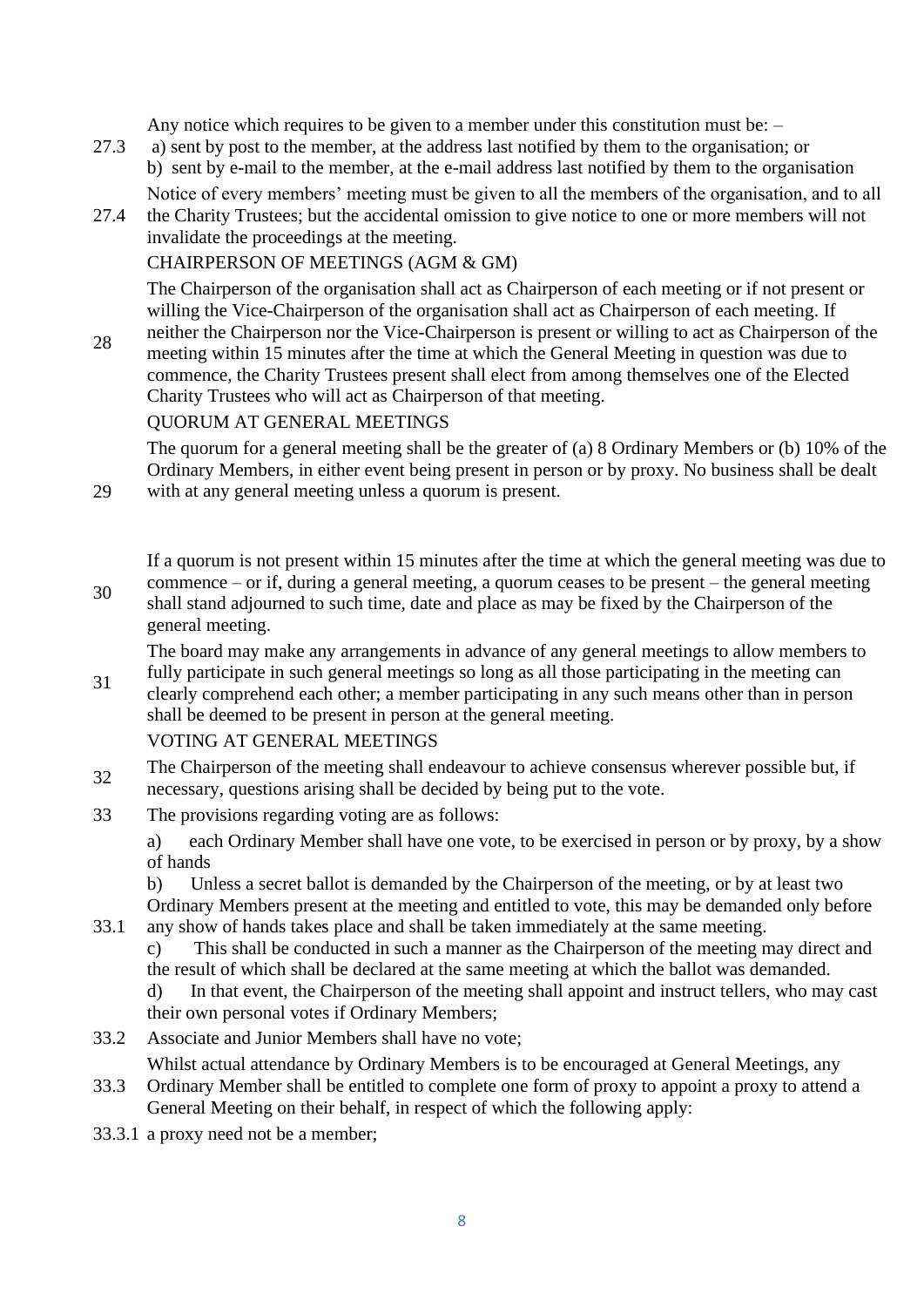a proxy appointed to attend and vote at any meeting instead of an Ordinary Member shall have the

- 33.3.2 same right as the Ordinary Member who appointed him or her to speak at the meeting and to vote thereat; and
- 33.3.3 the form appointing the Proxy shall be in terms of Schedule 1 annexed to these Clauses;
	- the form appointing a proxy and the power of attorney or other authority (if any) under which it is
- 33.3.4 signed, or a certified copy thereof, shall be lodged at the Registered Office not less than 48 hours before the time of the meeting at which the proxy is to be used; and
- 33.3.5 no form of proxy shall be valid more than 12 months from the date it was granted; and
- 33.4 in the event of an equal number of votes for and against any resolution, the Chairperson of the meeting shall have a vote in their capacity as a member of the organisation

Resolutions

34 Ordinary and Special Resolutions may be passed in writing, rather than at a General Meeting provided that the terms of Clause 35 are followed:

At any General Meeting a resolution put to the vote of the meeting shall be voted upon by a simple majority of the Ordinary Members who are present and voting thereon, except for decisions relating to any of the following Special Resolutions,

- a) to alter the name of the Organisation; or
- b) to amend the Purposes; or
- 35 c) to amend these Clauses or
	- d) to wind up of the Organisation in terms of Clause 94; or
	- e) all other Special Resolutions.

shall require to be decided upon by not less than two thirds of the Ordinary Members present and voting thereon (no account therefore being taken of members who abstain from voting or who are absent from the meeting).

Where such a written resolution is proposed by members, the following shall apply:

(a) the resolution must be requested by not less than 5% of the voting members ("the members request");

(b) the members' request must identify the resolution to be put to members and the Board can reject such resolutions, but must provide reasons for doing so to the members requesting the resolution;

- 35.1 (c) within 14 days, the Board must circulate (circulation date) the resolution with the express statements referred to:
	- 1. An explanation to the eligible members how to signify their agreement to the resolution;
	- 2. how it can be sent back by them,

3. clarification that a failure to reply will be deemed to be a vote against the resolution in question;

4. and the date by which the resolution must be passed if it is not to lapse (that is, the date which is 28 days after the Circulation Date).

An ordinary resolution in writing signed by or on behalf of a simple majority of all the Ordinary

35.2 Members shall be as valid and effective as if the same had been passed at a General Meeting of the organisation duly convened and held, provided that the terms of this Clause are followed.

A Special Resolution in writing signed by or on behalf of not less than two thirds of all the

35.3 Ordinary Members shall be as valid and effective as if the same had been passed at a General Meeting of the organisation duly convened and held, provided that the terms of this Clause are followed.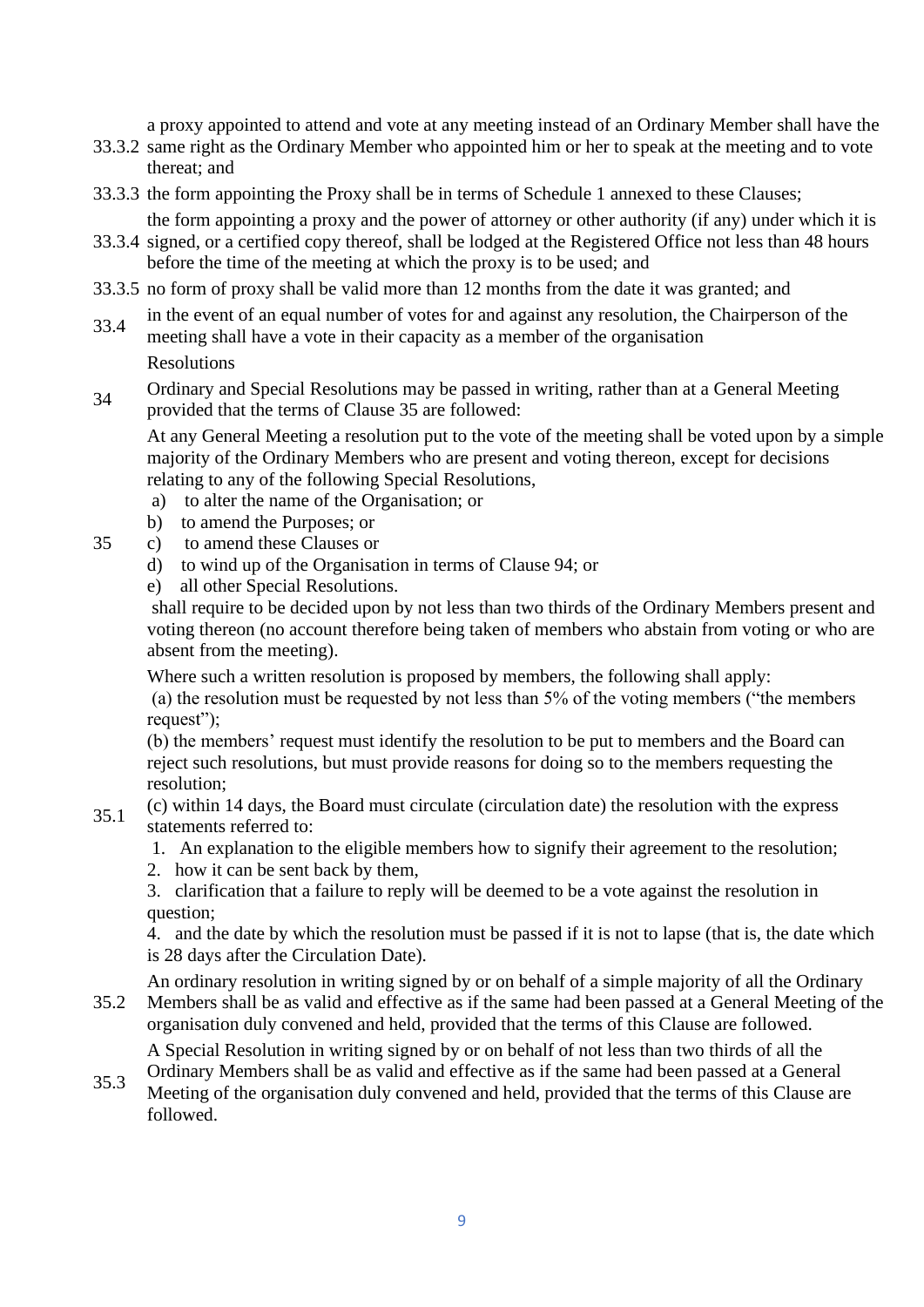#### MEETING ADJOURNMENT

The Chairperson of the General Meeting may, with the consent of a majority of the Ordinary

36 Members present and voting thereat, adjourn the General Meeting to such time, date and place as he or she may determine.

#### ORGANISATION MANAGEMENT

The affairs, property and funds of the organisation shall be directed and managed by a Board of Charity Trustees. The Board may exercise all such powers of the organisation, and may on behalf

37 of the organisation do all acts as may be exercised and done by the organisation, other than those required to be exercised or done by the Ordinary Members in a General Meeting, and subject always to these Clauses and to the provisions of the 2005 Act.

#### INTERIM BOARD

Upon incorporation of the organisation, the following applies with regard to the Interim Board of Charity Trustees:

The individuals who signed the Charity Trustee declaration forms which accompanied the

38.1 application for incorporation of the organisation shall be deemed to have been appointed by the members as Charity Trustees with effect from the date of incorporation of the organisation'.

#### COMPOSITION OF THE BOARD OF CHARITY TRUSTEES

39 The number of Charity Trustees shall be not less than three and the total number of Charity Trustees shall not be more than 10.

#### APPOINTMENT OF CHARITY TRUSTEES

From and after the first General Meeting of the organisation, the Board shall comprise the

- 40 following individual persons (a majority of whom shall always be Elected Charity Trustees), namely:
- 40.1 up to 10 (min 3) individual persons elected as Charity Trustees by the Ordinary Members in terms of Clauses 42 ("the Elected Charity Trustees"), who must themselves be Ordinary Members; and
- $40.2$  up to 2 individual persons appointed by the elected trustee board in terms of Clause 43 ("the Appointed Charity Trustees"); and
- 40.3 up to 2 individual persons co-opted in terms of Clause 44 ("the Co-opted Charity Trustees"), so as to ensure a spread of skills and experience within the Board;
- 40.4 Who shall meet as often as necessary to despatch all business of the organisation and particularly with reference to the restrictions in the quorum for Board meetings specified in Clauses 59 and 60.
- 41 Employees of the organisation may not be nominated as or become Charity Trustees.

#### ELECTED CHARITY TRUSTEES

At the first General Meeting held in terms of Clause 38.2 and 40, the Ordinary Members shall elect

42 up to 10 (minimum of three] Elected Charity Trustees, in respect of which the following shall apply:

Provided that the first General Meeting in terms of Clause 38.2 is held before the first AGM, there shall be no change in or election of Charity Trustees at the first AGM (except to the extent of

42.1 filling any vacancies in the Board left over after the first General Meeting or caused by any retirals since);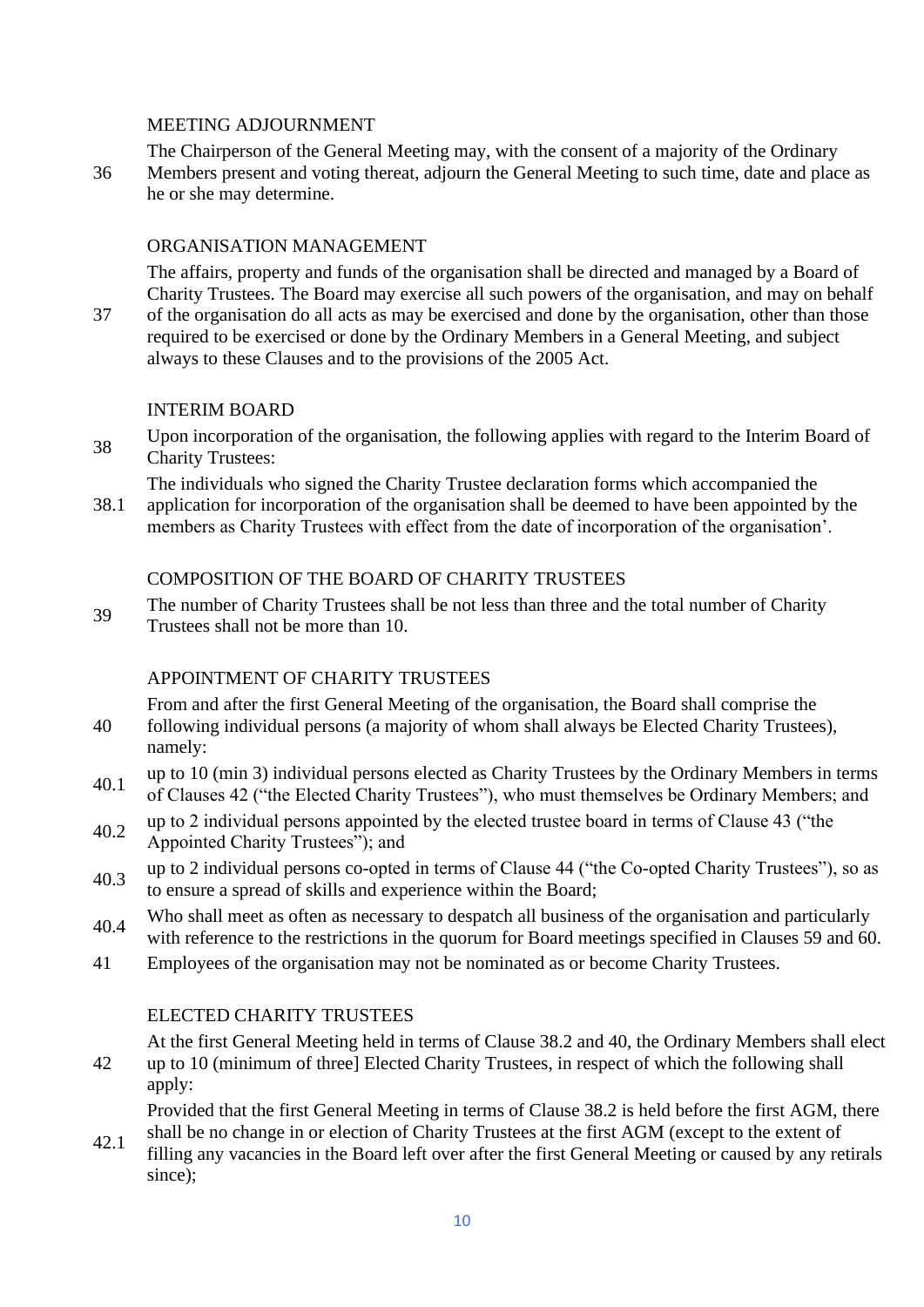Nomination of any Elected Charity Trustee, who shall himself or herself be (or be eligible to become) an Ordinary Member, shall be in writing by not less than any two Ordinary Members

- 42.2 delivered to the Registered Office not less than 7 days prior to the date of the AGM in question and wherein the nominee shall confirm his or her willingness to act as an Elected Charity Trustee if elected; and
- 42.3 Election of any Elected Charity Trustee shall be by vote of the Ordinary Members, each Ordinary Member having one vote for each vacancy in the Elected Charity Trustees on the Board.

#### APPOINTED CHARITY TRUSTEES

Subject to Clause 40.2, up to 2 individuals may be appointed by the elected trustee board, or its successors, in respect of which the following shall apply:

on receipt of the Notice for each AGM of the Organisation, including the first General Meeting held after incorporation, the said elected board of trustees (or its successors) shall intimate the

43.1 Charity Trustee being appointed by it at the AGM, by written notice delivered to the Registered Office not less than 2 days before the start of the meeting, failing which any Charity Trustee previously appointed by it shall remain in office; and

43.2 Elected trustee board (or its successors) may appoint or remove its Appointed Charity Trustee at any time, by written notice to that effect delivered to the Registered Office not less than 2 days

- before the change is to take effect.
- 43.4 for the avoidance of doubt, an Appointed Charity Trustee may participate fully in at all Board meetings which they attend, and is eligible to vote at them.

#### CO-OPTED CHARITY TRUSTEES

- Subject to Clause 40.3, up to 2 individuals may be co-opted from time to time by the Board of Trustees itself, as follows:
- subject to Clause 44.3, a Co-opted Charity Trustee shall serve until the next AGM after his or her co-option;
- 44.2 a Co-opted Charity Trustee can be re-co-opted at such next AGM;
- 44.3 a Co-opted Charity Trustee can be removed from office at any time by a simple majority of the Board; and
- 44.4 for the avoidance of doubt, a Co-opted Charity Trustee may participate fully in at all Board meetings which they attend, and is eligible to vote at them.

#### VACANCY & JUNIOR REPRESENTATION ON BOARD

The Board may from time to time fill any casual vacancy arising as a result of the retiral (or deemed retiral for any reason) of any Elected Charity Trustee from or after the date of such retiral

- or deemed retiral until the next AGM.
- $45.1$  Option 1

45

Annually after each AGM, the Board will co-opt a Co-opted Charity Trustee, who is aged between 16 and 25 years, with the specific role of representing the interests of young people in the Community.

Option 2

The Junior Members shall at each AGM select one of their own number, aged between 12 to 15

45.1 years, to act as the Junior representative, who will not be a Charity Trustee but who will be entitled to attend all Board meetings (without a vote) to put forward the views and interests of young people in the Community.,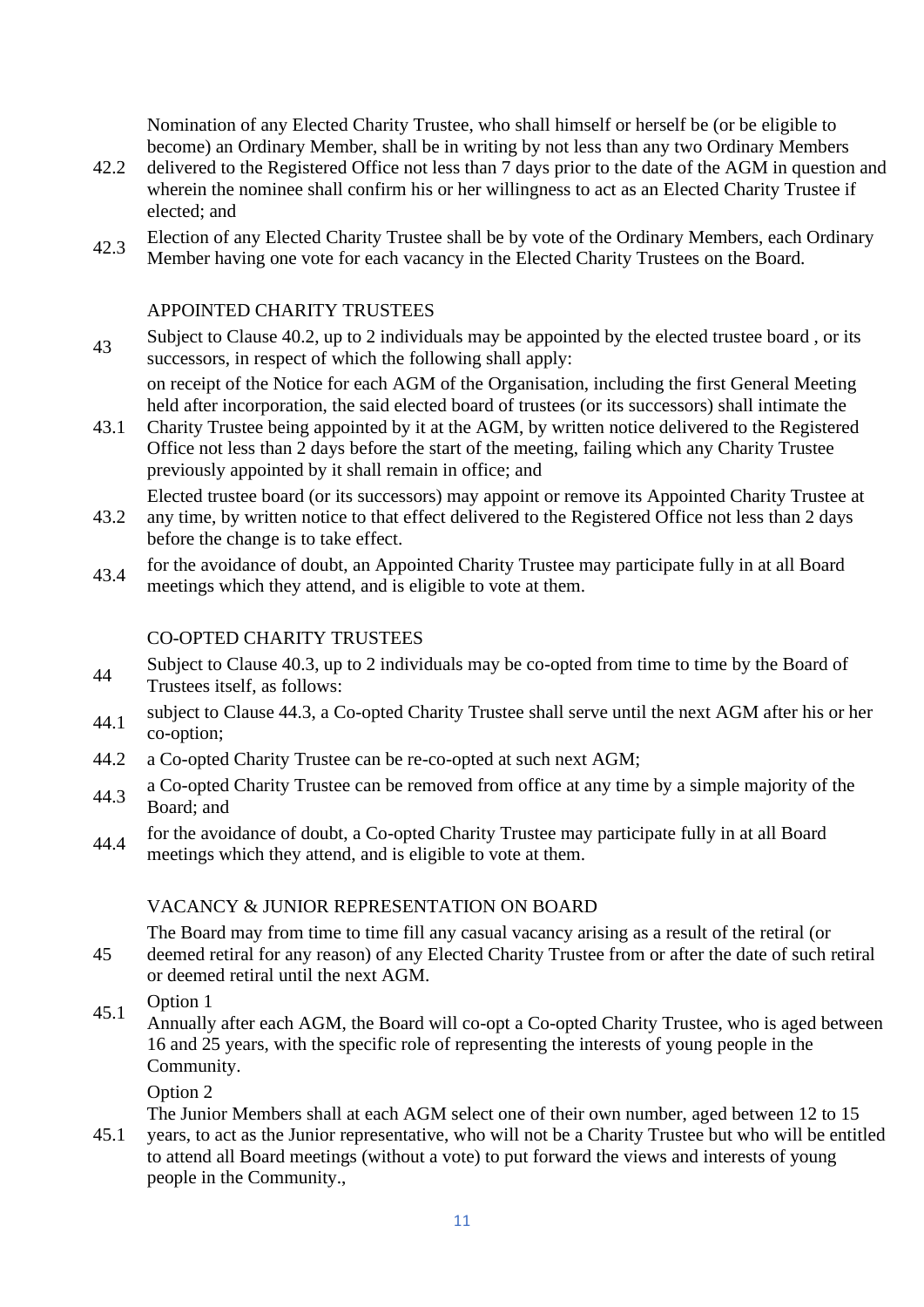#### CHARITY TRUSTEES – GENERAL DUTIES

- Each of the Charity Trustees has a duty, in exercising functions as a Charity Trustee, to act in the interests of the organisation; and, in particular, must:-
- seek, in good faith, to ensure that the organisation acts in a manner which is in accordance with its purposes;
- 46.2 act with the care and diligence which it is reasonable to expect of a person who is managing the affairs of another person;

in circumstances giving rise to the possibility of a conflict of interest between the organisation and any other party, put the interests of the organisation before that of the other party; where any other

- 46.3 duty prevents them from doing so, disclose the conflicting interest to the organisation and refrain from participating in any deliberation or decision of the other Charity Trustees with regard to the matter in question.
- 46.4 ensure that the organisation complies with any direction, requirement, notice or duty

imposed under or by virtue of the Charities and Trustee Investment (Scotland) Act 2005

- In addition to the duties outlined in clause 46, all of the Charity Trustees must take such steps as are reasonably practicable for the purpose of ensuring: –
- 47.1 that any breach of any of those duties by a Charity Trustee is corrected by the Charity Trustee concerned and not repeated; and
- that any Charity Trustee who has been in serious and persistent breach of those duties is removed as a Charity Trustee.

provided they have declared their interest – and has not voted on the question of whether or not the organisation should enter into the arrangement – a Charity Trustee will not be debarred from entering into an arrangement with the group in which they have a personal interest; and (subject to

47.3 clause 47.4 and to the provisions relating to remuneration for services contained in the Charities and Trustee Investment (Scotland) Act 2005), they may retain any personal benefit which arises from that arrangement.

no Charity Trustee may serve as an employee (full time or part time) of the organisation; and no

47.4 Charity Trustee may be given any remuneration by the organisation for carrying out their duties as a Charity Trustee.

the Charity Trustees may be paid all travelling and other expenses reasonably incurred by them in

47.5 connection with carrying out their duties; this may include expenses relating to their attendance at meetings.

#### CODE OF CONDUCT FOR CHARITY TRUSTEES

<sup>48</sup> Each of the Charity Trustees shall comply with the code of conduct (incorporating detailed rules on conflict of interest) prescribed by the board from time to time.

The code of conduct referred to in clause 48 shall be supplemental to the provisions relating to the conduct of Charity Trustees contained in this constitution and the duties imposed on Charity

49 Trustees under the Charities and Trustee Investment (Scotland) Act 2005; and all relevant provisions of this constitution shall be interpreted and applied in accordance with the provisions of the code of conduct in force from time to time.

## REGISTER OF CHARITY TRUSTEES

50 The Board must keep a register of Charity Trustees, setting out for each current Charity Trustee: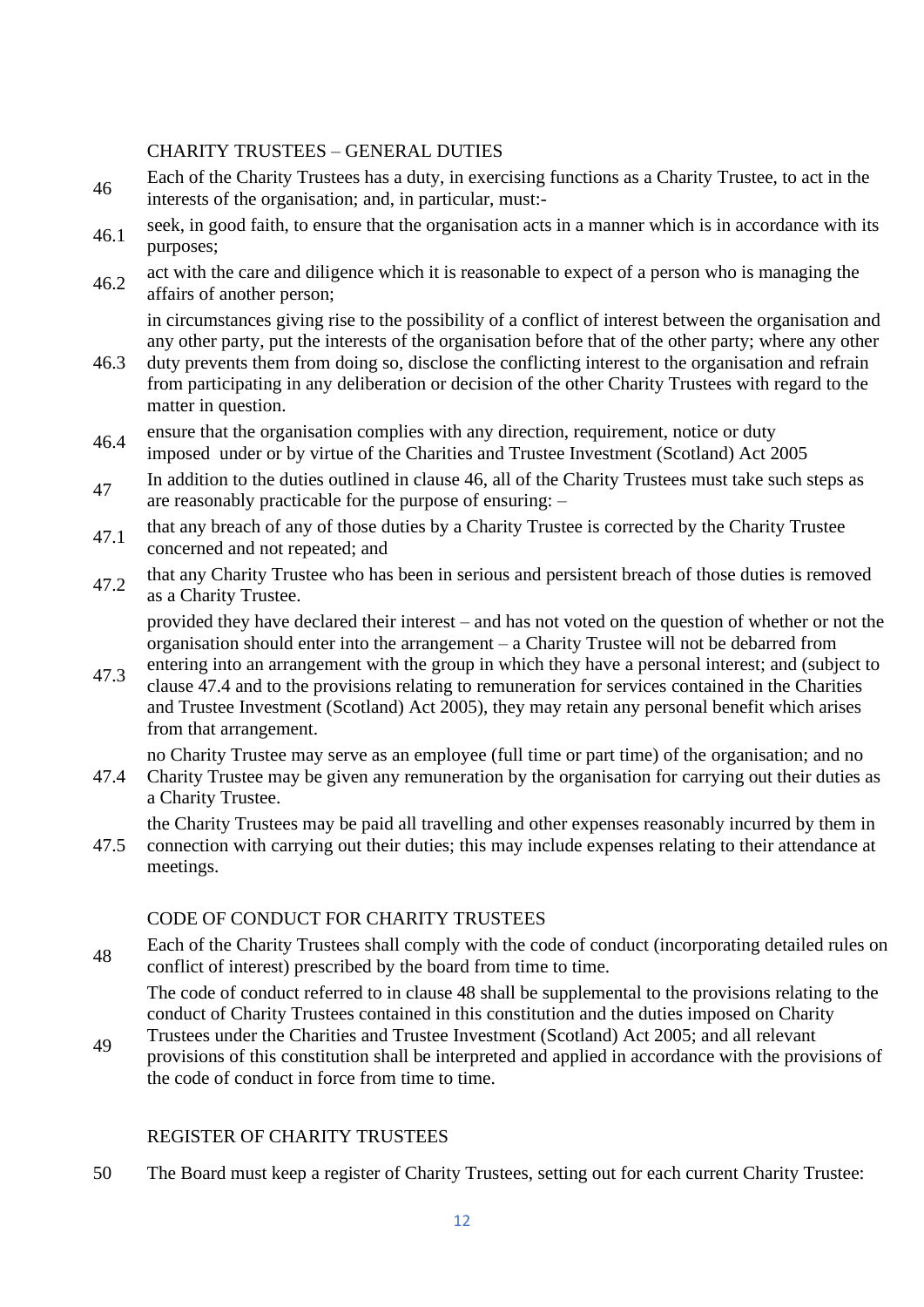- a) The name of the Charity Trustee;
- b) The address of the Charity Trustee
- c) the date on which they were appointed as a Charity Trustee; and

d) any office held by them in the organisation;

Where a Charity Trustee is not an individual the register must also contain a) Any other name by which the Charity Trustee is known

- 51 b) The principle contact for the Charity Trustee c) Any number assigned to it in the register (if it's a charity) d) Any number with which it is registered as a company
- 52 Where the Charity Trustee is appointed by OSCR under section 70A of the 2005 Act it must be recorded in the register

For each former Charity Trustee – for at least 6 years from the date on which they ceased to be a charity Trustee:

- 53 a) the name of the Charity Trustee; b) any office held by the Charity Trustee in the organisation; and c) The date on which they ceased to be a charity Trustee.
- <sup>54</sup> The Board must ensure that the register of Charity Trustees is updated within 28 days of receiving notice of any change

If any person requests a copy of the register of Charity Trustees, the Board must ensure that a copy is supplied to him/her within 28 days, providing the request is reasonable; if the request is made by

55 a person who is not a Charity Trustee of the organisation, the board may provide a copy which has the addresses blanked out  $-$  if the organisation is satisfied that including that information is likely to jeopardise the safety or security of any person or premises.

## TERMINATION OF CHARITY TRUSTEES OFFICE

A Charity Trustee will automatically cease to hold office if: –

a) they become disqualified from being a Charity Trustee under the Charities and Trustee Investment (Scotland) Act 2005;

b) they become incapable for medical reasons of carrying out his/her duties as a Charity Trustee – but only if that has continued (or is expected to continue) for a period of more than six months; c) in the case of a Charity Trustee elected under clause 42) they ceases to be a member of the organisation;

d) in the case of a Charity Trustee appointed under clauses 43) they ceases to be a member of the appointing group;

e) in the case of a Charity Trustee co-opted under clauses 44) the board under clause 44.3 vote to end the appointment;

- 56 f) they becomes an employee of the organisation;
	- g) they gives the organisation a notice of resignation, signed by them;

h) they are absent (without good reason, in the opinion of the board) from more than three

consecutive meetings of the board – but only if the board resolves to remove him/her from office;

i) they are removed from office by resolution of the board on the grounds that they are considered to have committed a material breach of the code of conduct for Charity Trustees (as referred to in clauses 46 to 49);

j) they are removed from office by resolution of the board on the grounds that they are considered to have been in serious or persistent breach of his/her duties under section 66(1) or (2) of the 2005 Act; or

k) they become prohibited from being a Charity Trustee by virtue of section 69(2) of the 2005 Act l) they commit any offence under section 53 of the 2005 Act.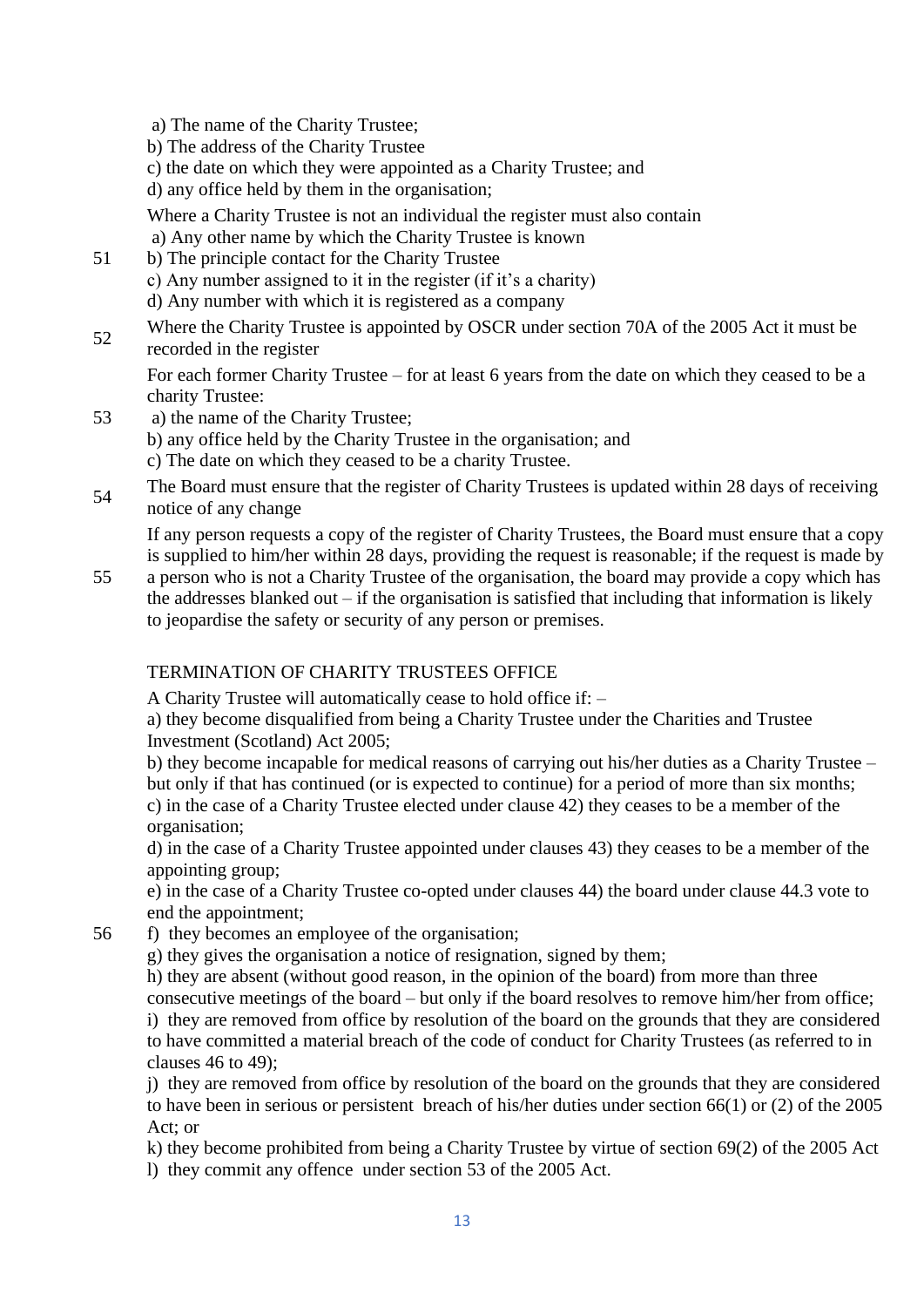- 57 Subject to clause 56(i) the Charity Trustee who is subject of the resolution is given reasonable prior written notice of the grounds upon which the resolution for removal is to be proposed.
- 57.1 The Charity Trustee concerned is given the opportunity to address the meeting at which the resolution is proposed prior to the resolution being put to a vote.
- $57.2$  In the case of a resolution under clause  $56(i)$  at least two thirds of the Charity Trustees then in office a required to vote in favour of the resolution.

#### CHAIRPERSON AND VICE-CHAIRPERSON

58 The Board shall meet as soon as practicable immediately after each AGM (or after a resignation of the Chairperson or Vice-Chairperson) meet to appoint a Chairperson, and if desired a Vice-Chairperson, from the Charity Trustees (both of whom must be Ordinary Members).

#### BOARD MEETINGS

59

The quorum for Board meetings shall be not less than 50% of all the Trustees, provided that the Elected Charity Trustees are always in the majority at any Board meeting. No business shall be dealt with at a Board meeting unless such a quorum is present.

A Charity Trustee shall not be counted in the quorum at a meeting (or at least the relevant part

60 thereof) in relation to a resolution on which, whether because of personal interest or otherwise, he or she is not entitled to vote.

The Board may make any arrangements in advance of any general meetings to allow members to

61 fully participate in such general meetings so long as all those participating in the meeting can clearly comprehend each other; a member participating in any such means other than in person shall be deemed to be present in person at the general meeting.

7 "clear days" notice in writing shall be given of any meeting of the Board at which a decision in

- 62 relation to any of the matters referred to in Clause 34 is to be made, which notice shall be accompanied by an agenda and any papers relevant to the matter to be decided.
- 62.1 All other Board meetings shall require not less than 7 days' prior notice, unless all Charity Trustees agree unanimously in writing to dispense with such notice on any specific occasion.
- <sup>63</sup> On the request of a Charity Trustee the Officer Bearer shall summon a meeting of the Board by notice served upon all Charity Trustees, to take place at a reasonably convenient time and date.
- 64 No alteration of the Clauses and no direction given by Special Resolution shall invalidate any prior act of the Board which would have been valid if that alteration had not been made or that direction had not been given.

A resolution in writing (whether one single document signed by all or a sufficient majority of the Charity Trustees, or all or a sufficient majority of the members of any sub-committee), whether in

65 one or several documents in the same form each signed by one or more Charity Trustees or members of any relative sub-committee as appropriate, shall be as valid and effectual as if it had been passed at a meeting of the Board or of such sub-committee duly convened and constituted.

The Board may act notwithstanding any vacancy in it, but where the number of Charity Trustees

- 66 falls below the minimum number specified in Clause 39, it may not conduct any business other than to appoint sufficient Charity Trustees to match or exceed that minimum.
- The Board may invite or allow any person to attend and speak, but not to vote, at any meeting of the Board or of its sub-committees.
- The Board may from time to time promulgate, review and amend any Ancillary Regulations, Guidelines and/or Policies, subordinate at all times to these Clauses, as it deems necessary and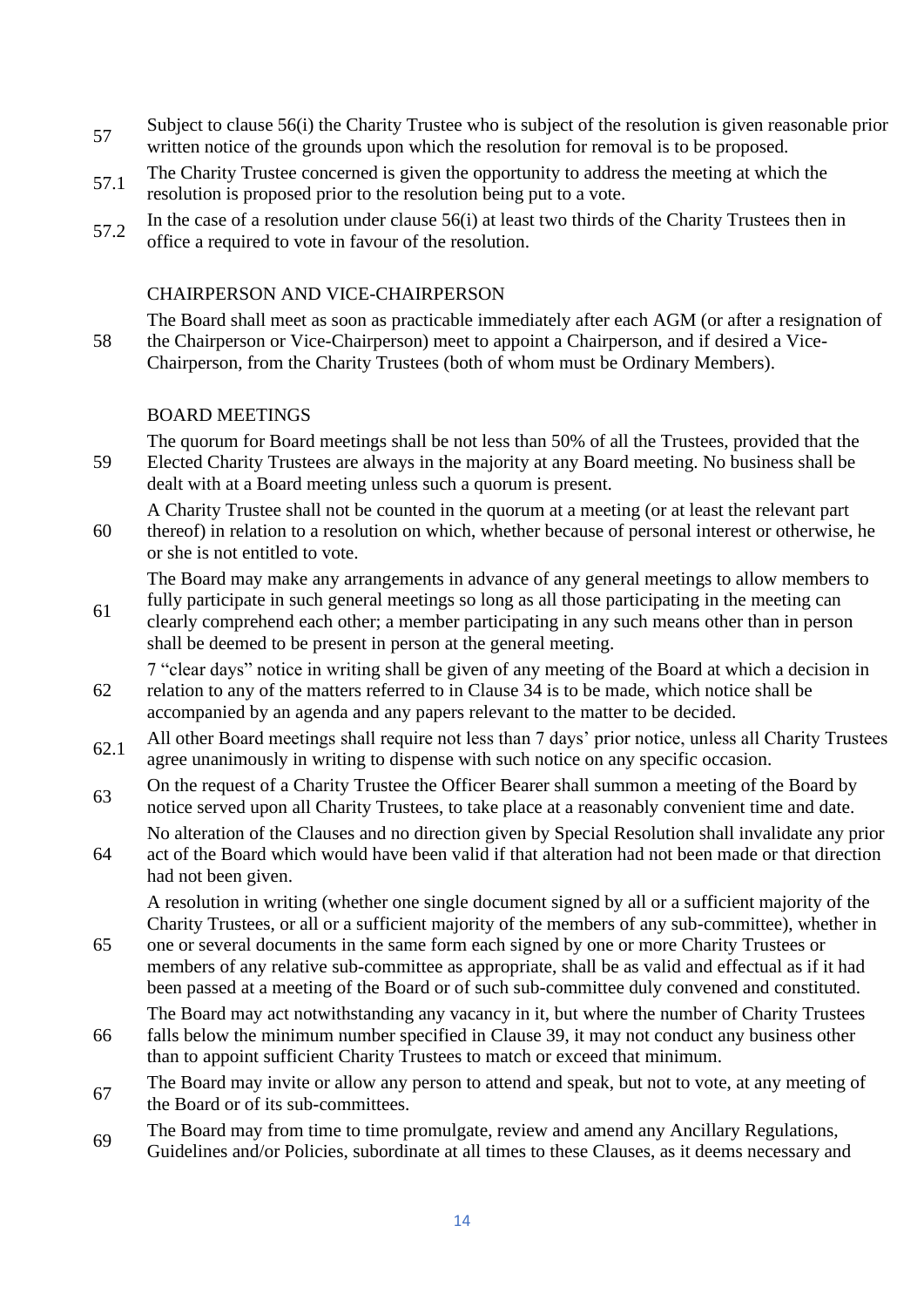appropriate to provide additional explanation, guidance and governance to members/Charity Trustees.

#### BOARD MEETING VOTING

The Chairperson, whom failing the Vice-Chairperson (if any), shall be entitled to preside as Chairperson of all Board meetings at which he or she is present. If at any meeting neither the Chairperson nor the Vice-Chairperson is present and willing to act as Chairperson of the meeting

- 70 within 15 minutes after the time appointed for holding the meeting, the remaining Charity Trustees may appoint one of the Elected Charity Trustees to be Chairperson of the Board meeting, which failing the meeting shall be adjourned until a time and date when the Chairperson or Vice-Chairperson will be available.
- <sup>71</sup> The Chairperson of the Board meeting shall endeavour to achieve consensus wherever possible but, if necessary, questions arising shall be decided by being put to the vote,

72 Each Charity Trustee present (and is eligible to vote) has one vote. In the event of an equal number of votes for and against any resolution at a Board meeting, the Chairperson of the meeting shall have a casting vote as well as a deliberative vote.

## **MINUTES**

The Board shall cause minutes to be made of all appointments of officers made by it and of the proceedings of all General Meetings and of all Board meetings and of sub-committees, including the names of those present, and all business transacted at such meetings and any such minutes of

73 any meeting, if purporting to be signed after approval, either by the Chairperson of such meeting, or by the Chairperson of the next succeeding meeting, shall be sufficient evidence without any further proof of the facts therein stated.

Subject to Clause 74, the organisation, upon request of any person for a copy of any minutes must,

73.1 if the request is reasonable, give the person within 28 days of the request a copy of the requested minutes

Where such a request is received under Clause 74.1 the organisation:

73.2 (a) may withhold information contained in the minutes and (b) if it does so, must inform the person requesting a copy of the minutes of its reason for doing so.

## SUB-COMMITTEES

The Board may delegate any of its powers to sub-committees, each consisting of not less than one Charity Trustee and such other person or persons as it thinks fit or which it delegates to the committee to appoint. Any sub-committee so formed shall, in the exercise of the powers so delegated, conform to any remit and regulations imposed on it by the Board. The meetings and

74 proceedings of any such sub-committee shall be governed by the provisions of these Clauses for regulating the meetings and proceedings of the Board so far as applicable and so far as the same shall not be superseded by any regulations made by the Board. Such sub-committee shall regularly and promptly circulate, or ensure the regular and prompt circulation of, the minutes of its meetings to all Charity Trustees.

#### CONSTRAINTS ON PAYMENTS/BENEFITS TO MEMBERS AND CHARITY TRUSTEES

75 The income and property of the organisation shall be applied solely towards promoting the Purposes and do not belong to the members. Any surplus income or assets of the organisation are to be applied for the benefit of the Community.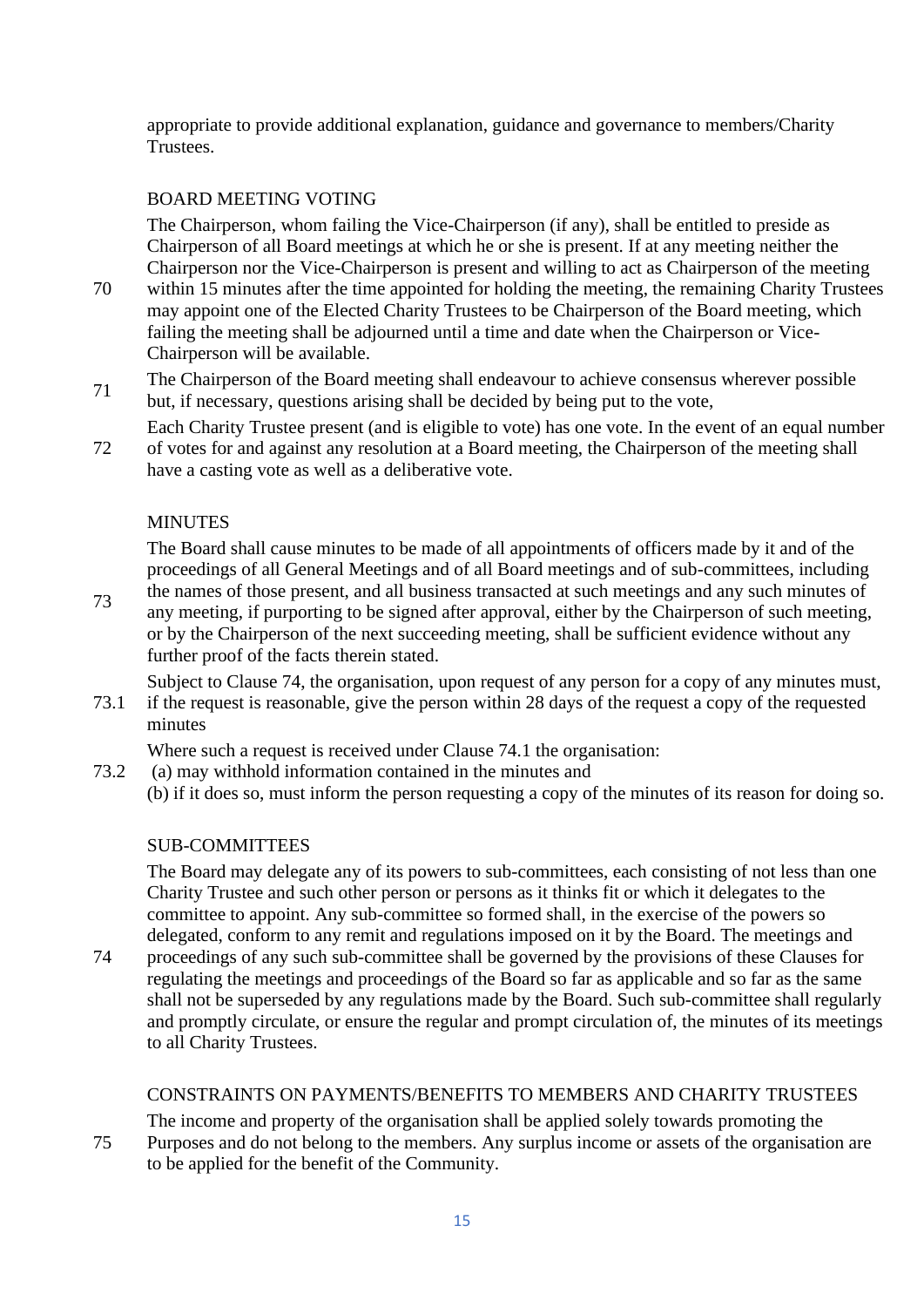No part of the income or property of the organisation shall be paid or transferred (directly or

- 76 indirectly) to the members of the organisation, or to any other individual, whether by way of dividend, bonus or otherwise, except in the circumstances provided for in Clause 78.
- No benefit (whether in money or in kind) shall be given by the organisation to any member or Charity Trustee except the possibility of:
- 77.1 repayment of out-of-pocket expenses to Charity Trustees (subject to prior agreement by the Board of Charity Trustees); or

reasonable remuneration to any member or Charity Trustee in return for specific services actually

- 77.2 rendered to the organisation (not being of a management nature normally carried out by a Trustee of an organisation); or
- 77.3 payment of interest at a rate not exceeding the commercial rate on money lent to the organisation by any member or Charity Trustee; or
- 77.4 payment of rent at a rate not exceeding the open market rent for property let to the organisation by any member or Charity Trustee; or

the purchase of property from any member or Charity Trustee provided that such purchase is at or

- 77.5 below market value or the sale of property to any member or Charity Trustee provided that such sale is at or above market value; or
- 77.6 payment by way of any indemnity, where appropriate;
- 77.7 and in any such event the terms of Clauses 79 to 81 shall specifically apply.

#### PERSONAL INTERESTS & CONFLICTS OF INTEREST

A charity trustee must not vote at a board meeting (or at a meeting of a sub-committee) on any resolution which relates to a matter in which he/she has a personal interest or duty which conflicts (or may conflict) with the interests of the SCIO; he/she must withdraw from the meeting while an item of that nature is being dealt with.

78 a) an interest held by an individual who is "connected" with the charity trustee under section 68(2) of the Charities and Trustee Investment (Scotland) Act 2005 (husband/wife, partner, child, parent, brother/sister etc) shall be deemed to be held by that charity trustee;

b) a charity trustee will be deemed to have a personal interest in relation to a particular matter if a body in relation to which he/she is an employee, director, member of the management committee, officer or elected representative has an interest in that matter.

The Board shall determine from time to time what interests shall be relevant interests and shall ensure that a Register of Notices of Relevant Interests is maintained, which shall be open for

- 79 inspection by both the Board and members of the organisation and, with the express prior written approval of the Charity Trustee or employee concerned, by members of the public.
- 80 Whenever a Charity Trustee finds that there is a personal interest, as defined in Clause 79, he or she has a duty to declare this to the Board meeting in question. It will be up to the Chairperson of the meeting in question to determine:
- 80.1 whether the potential or real conflict simply be noted in the Minutes of any relevant meeting, or
- 80.2 whether the Charity Trustee in question, whilst being permitted to remain in the meeting in question, must not partake in discussions or decisions relating to such matter, or

whether the Charity Trustee in question should be required to be absent during that particular

80.3 element of the meeting and, in terms of Clause 61, where a Charity Trustee leaves, or is required to leave, the meeting he or she no longer forms part of the quorum thereat.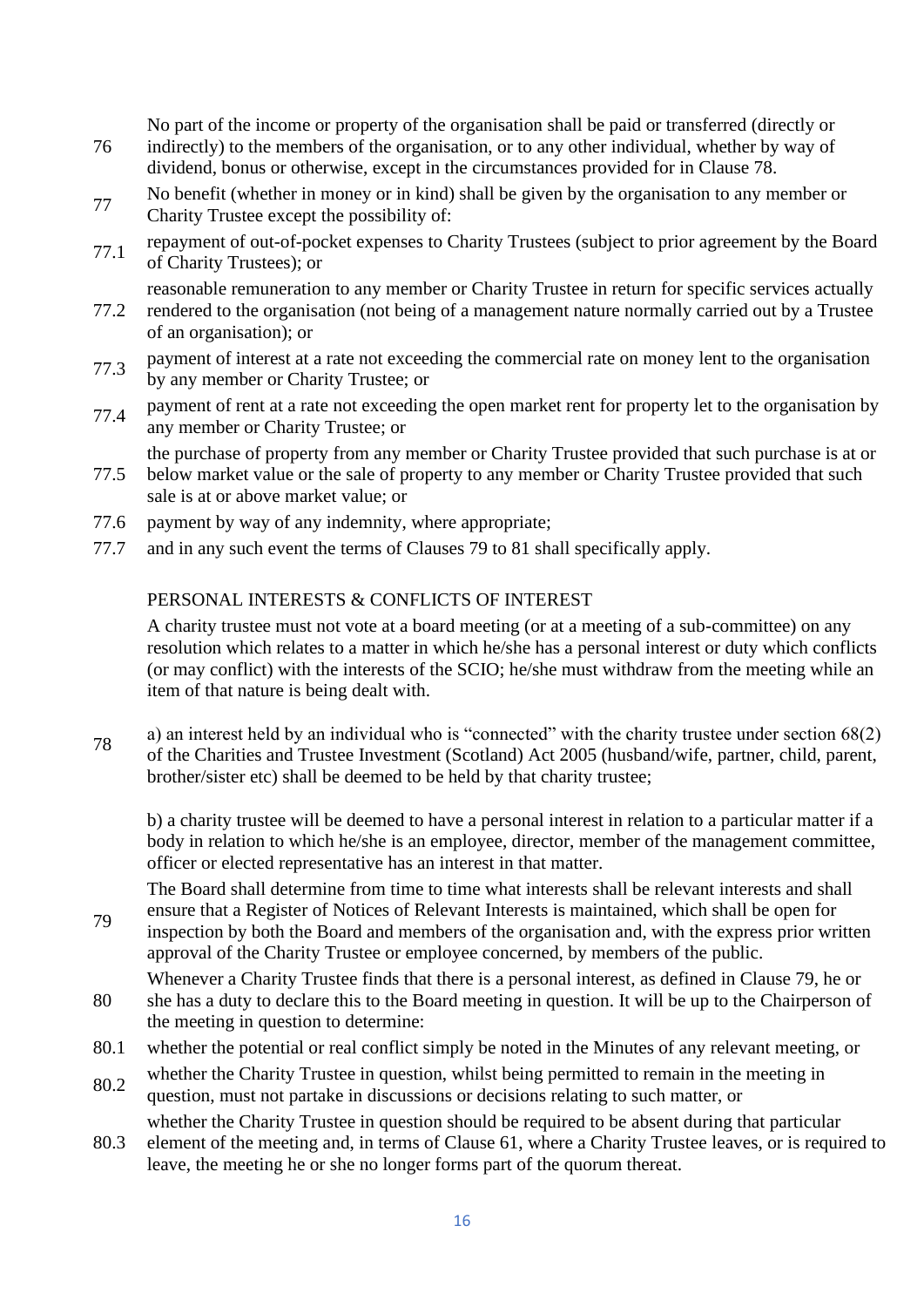#### OFFICER BEARERS

81

The Board may appoint office bearers, and on the basis that the term of the appointment, the remuneration (if any) payable to the office bearers, and such conditions of appointment shall be as determined by the board; the officer bearers may be removed by them at any time

The Board may appoint a Treasurer for such term and upon such conditions as it may think fit. The Treasurer may be removed by the Board at any time. Whilst in post, the Treasurer may be required

- 82 to attend (but shall have no vote at (if not an Elected Charity Trustee) Board meetings during his or her tenure as Treasurer, except any part or parts thereof dealing with his or her employment or remuneration, or any other matter which the Board wishes to keep confidential to itself. FINANCES & ACCOUNTS
- <sup>83</sup> The banking account or accounts of the organisation shall be kept in such bank or building society and/or banks or building societies as the Board shall from time to time by resolution determine.
- 84 All cheques and other negotiable instruments, and all receipts for monies paid to the organisation, shall be signed, drawn, accepted, endorsed or otherwise executed, as the case may be, in such manner as the Board shall from time to time by resolution determine.
- <sup>85</sup> The organisation must use and apply its property in furtherance of its purposes and in accordance with its constitution.
- 86 The Board shall cause accounting records to be kept for the organisation in accordance with the requirements of the 2005 Act and other relevant regulations.

The accounting records shall be maintained by the Treasurer (if there is one) and overseen by the Principal Officer (if there is one), or otherwise by, or as determined by, the Board. Such records

- 87 shall be kept at such place or places as the Board thinks fit and shall always be open to the inspection of the Trustees.
- <sup>88</sup> the Board must ensure that proper accounting records are kept, in accordance with all applicable statutory requirements'.

At each AGM, the Board shall provide the members with a copy of the accounts for the period since the last preceding accounting reference date (or, in the case of the first account, since the incorporation of the organisation). The accounts shall be accompanied by proper reports of the

89 Board. Copies of such accounts shall, not less than 21 clear days before the date of the General Meeting, be delivered or sent to all members, Charity Trustees, the Office Bearers and the auditor, or otherwise be available for inspection on the website or other location of the organisation (with all members, Charity Trustees, the organisation Secretary and the auditor being made aware that they are so available for inspection there).

## NOTICES

90 A notice may be served by the organisation upon any member by whatever means the board feels is appropriate. Any notice, whether served by post or otherwise, shall be deemed to have been served on the day following that on which the letter containing the same is put into the post or is otherwise despatched

## INDEMNITY

91 Subject to the terms of the 2005 Act and without prejudice to any other indemnity, the Charity Trustees, or member of any sub-committee, the organisation Office Bearers and all employees of the organisation shall be indemnified out of the funds of the organisation against any loss or liability (including the costs of defending successfully any court proceedings) which he, she or